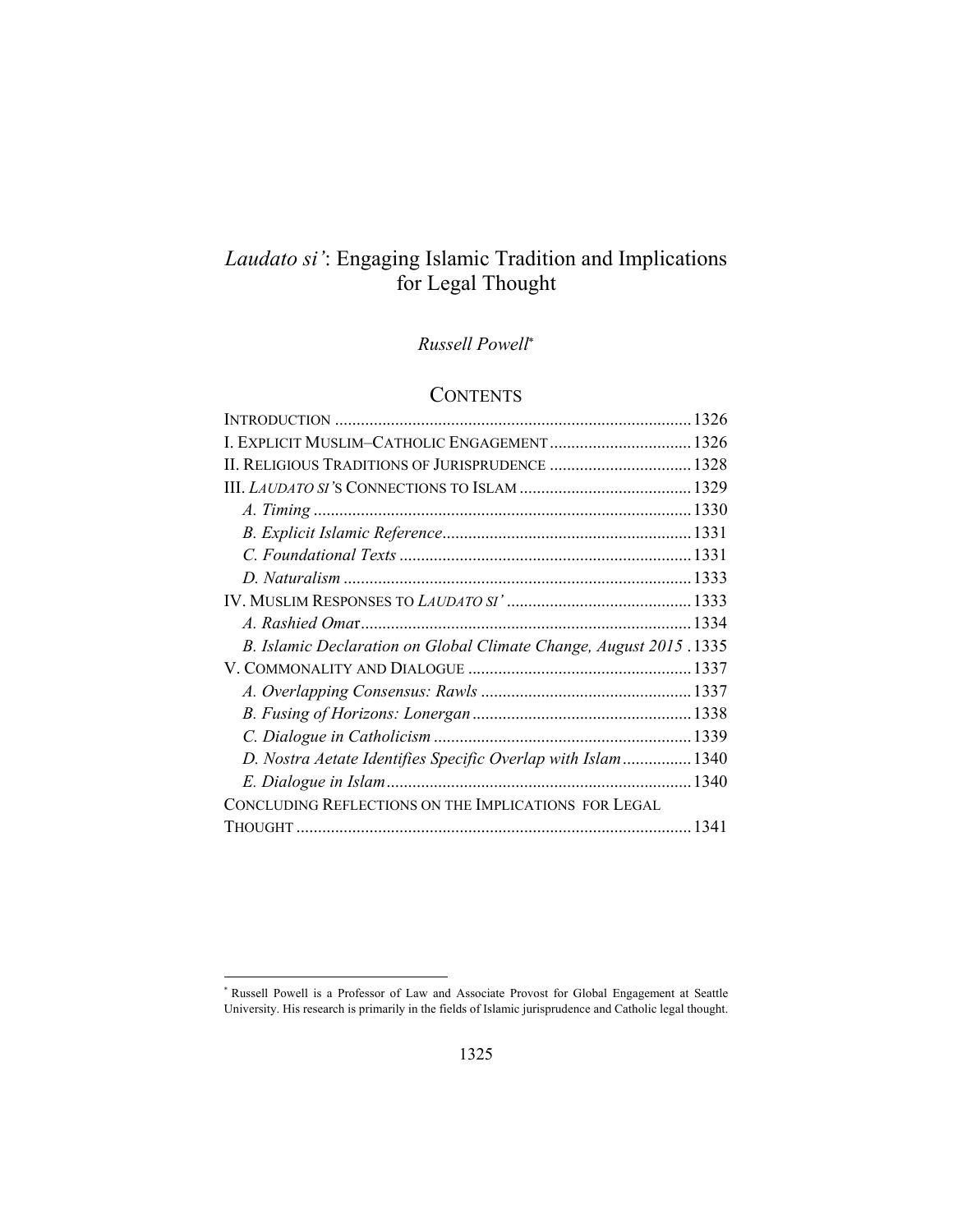#### **INTRODUCTION**

This Essay considers the 2015 papal encyclical *Laudato si*'s1 engagement with Islamic religious and legal traditions in order to identify shared ethical and jurisprudential commitments and their broader implications for law. By 2025, Muslims will constitute 30% of the population of the world,<sup>2</sup> while Catholics will likely be between 15% and 20%.<sup>3</sup> The history of interreligious conflict is long and enduring.<sup>4</sup> In many cases, legal structures related to security and immigration have exacerbated these tensions, prompting uncertainty and instability.<sup>5</sup> *Laudato si*' is a strategic document, intended to address climate change, increasing economic inequity, and interreligious conflict by opening a space for dialogue and opportunities for building solidarity with the goal of legal and policy reforms to address these problems.

The Essay begins by considering Muslim–Catholic engagement as a basis for understanding how *Laudato si*' (and Muslim responses to it) explicitly attempts to provide opportunities for agreement. Next, it considers multiple approaches to understanding consensus and solidarity, and the dialogue strategies that might lead to meaningful cooperative action. Finally, it concludes by reflecting on the resulting implications for law, both as it relates to the environmental justice issues addressed by *Laudato si'* and more broadly.

#### I. EXPLICIT MUSLIM–CATHOLIC ENGAGEMENT

Over the past fifty years, both Catholic and Muslim religious leaders have attempted to enter into meaningful "dialogue" in order to promote mutual understanding and peace building.<sup>6</sup> The Society of Jesus (the

 <sup>1.</sup> Pope Francis, *Encyclical Letter*, Laudato si'*: On Care for Our Common Home* (2015) [hereinafter Pope Francis, Laudato si'], http://w2.vatican.va/content/dam/francesco/pdf/ encyclicals/documents/papa-francesco\_20150524\_enciclica-laudato-si\_en.pdf [https://perma.cc/ QCZ6-FNZW].

<sup>2</sup>*. Muslim Population Statistics*, CAN. SOC'Y OF MUSLIMS, http://muslimcanada.org/ muslimstats.html [https://perma.cc/J9ZG-HQ94].

 <sup>3.</sup> Rogelio Saenz, *The Changing Demographics of Roman Catholics*, POPULATION REFERENCE BUREAU (Aug. 2005), http://www.prb.org/Publications/Articles/2005/TheChangingDemographicsof RomanCatholics.aspx [https://perma.cc/TGV8-738E].

 <sup>4.</sup> REINHARD SCHULZE, A MODERN HISTORY OF THE ISLAMIC WORLD xi–xv (2nd ed. 2002).

<sup>5</sup>*. See* BERNARD LEWIS, WHAT WENT WRONG?: WESTERN IMPACT AND MIDDLE EASTERN RESPONSE 156–60 (2002).

<sup>6</sup>*. See generally* WILLIAM MONTGOMERY WATT, MUSLIM-CHRISTIAN ENCOUNTERS: PERCEPTIONS AND MISPERCEPTIONS 125–29 (1991).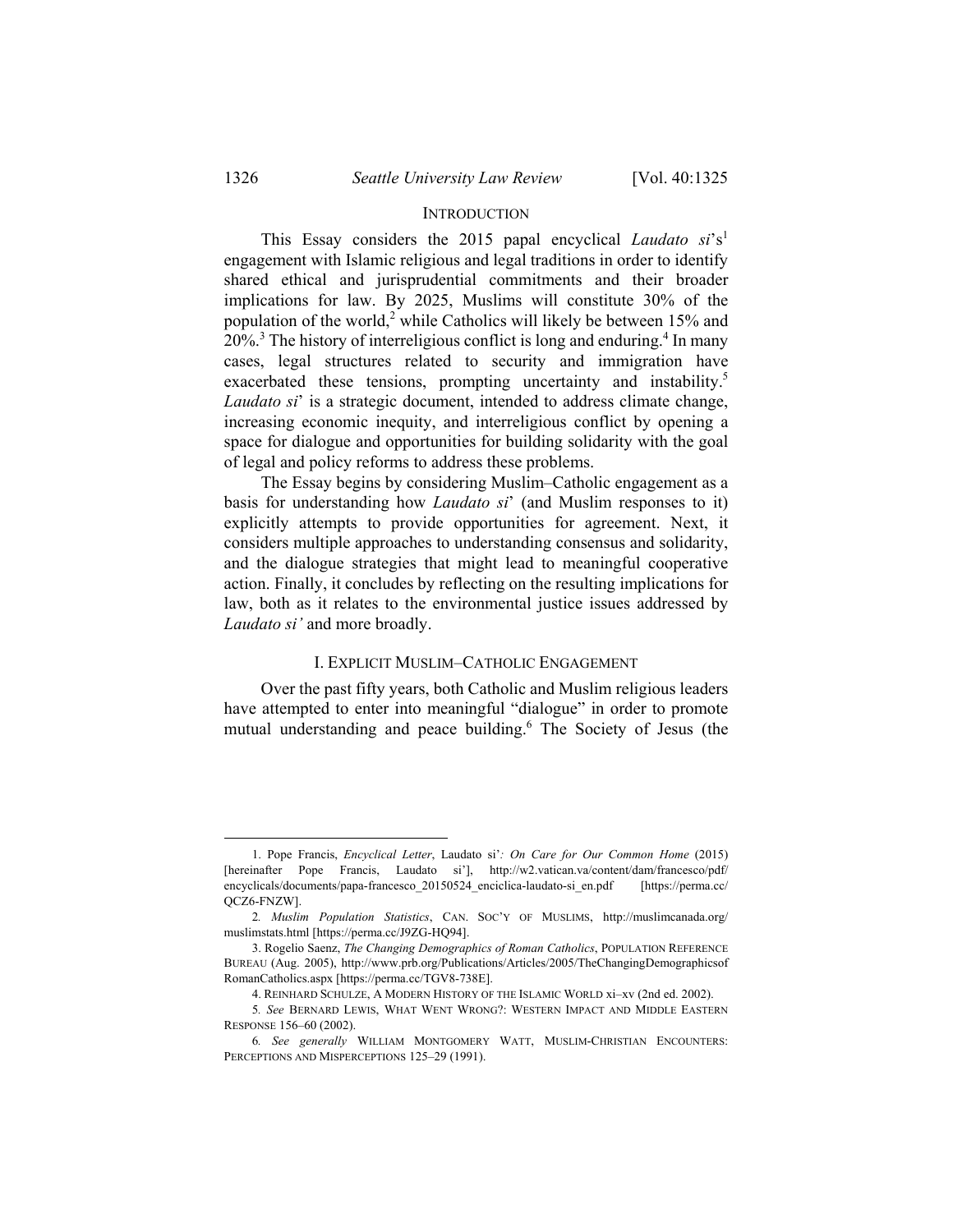Jesuits)<sup>7</sup> and the Hizmet Movement<sup>8</sup> are examples of groups explicitly committed to this sort of interreligious dialogue. As I have written previously, I believe that dialogue focused on common human problems (such as poverty, economic inequality, and human rights violations) is more likely to result in consensus than purely theological dialogue.<sup>9</sup>

Historically, Islam and Christianity have mutually influenced each other. There are clear examples of both Christian and Jewish thought in the preaching of the Prophet Muhammad.10 There is evidence that Christian influences on early Islamic thought continued with expansion into Greek Christian communities in Egypt, the Levant, and Anatolia.11 As the Muslim community expanded to include large numbers of non-Muslim subjects, the so-called Pact of Umar institutionalized formal toleration of Christians and Jews, who played important roles in society.12 Some contemporary scholars of Islamic jurisprudence have proposed that the relatively narrow grant of tolerance traditionally accorded to religious

 <sup>7</sup>*. See generally* Decree 5: Our Mission and Interreligious Dialogue, *in* GENERAL CONGREGATION 34 OF THE SOCIETY OF JESUS (1995) [hereinafter GENERAL CONGREGATION]. The Society of Jesus was established by Ignatius Loyola in 1540. Today, there are over 12,000 Jesuit priests, and the Society of Jesus is one the largest groups in the Roman Catholic Church. Jesuit priests emphasize education and often run schools and colleges. E.H., *Who are the Jesuits, Exactly?*, ECONOMIST (Mar. 19, 2013), http://www.economist.com/blogs/newsbook/2013/03/economistexplains-who-are-jesuits-exactly [https://perma.cc/4AE3-U9SQ**]**.

<sup>8</sup>*. See, e.g.*, RUSSELL POWELL, SHARI`A IN THE SECULAR STATE: EVOLVING MEANINGS OF ISLAMIC JURISPRUDENCE IN TURKEY 34, 50–51, 133 (2016); *see also* Russell Powell, *Forgiveness in Islamic Ethics and Jurisprudence*, 4 BERKELEY J. MIDDLE E. & ISLAMIC L. 17 (2011) [hereinafter Powell, *Forgiveness*]. The Hizmet Movement (also known as the Gülen Movement) is an international movement based on Islam's universal values, such as love, sympathy, and compassion. The movement is not a government organization and it focuses on positive social change. The movement supports democracy and humanism. *See What is the Gülen Movement?*, GULEN MOVEMENT, http://www.gulenmovement.us/gulen-movement/what-is-the-gulen-movement [https://perma.cc/D6X7-X8VU**]**.

<sup>9</sup>*. See* Russell Powell, *Toward Reconciliation in the Middle East: A Framework for Christian*– *Muslim Dialogue Using Natural Law Tradition*, 2 LOY. U. CHI. INT'L L. REV. 1, 4 (2005) [hereinafter Powell, *Reconciliation*] ("In my own experience, there is such distrust and resentment between Christians and Muslims that the mere mention of theological issues can put people on the defensive . . . . To contrast, I have found Muslim scholars quite open to discussing questions of practical jurisprudence that are not specifically proscribed by theology[.]").

<sup>10</sup>*. See generally* NORMAN SOLOMON ET AL., ABRAHAM'S CHILDREN: JEWS, CHRISTIANS AND MUSLIMS IN CONVERSATION (2005); Pope Paul VI, *Declaration on the Relationship of the Church to Non-Christian Religions*, Nostra Aetate (Oct. 28, 1965) [hereinafter Nostra Aetate], http://www.vatican.va/archive/hist\_councils/ii\_vatican\_council/documents/vatii\_decl\_19651028\_no stra-aetate\_en.html [https://perma.cc/AQA9-DUFJ].

 <sup>11.</sup> ALBERT HOURANI, A HISTORY OF THE ARAB PEOPLES 7–11, 14–29 (1991).

 <sup>12.</sup> Pact of Umar, 7th Century?, *in* MEDIEVAL SOURCEBOOK, http://sourcebooks.fordham.edu/ source/pact-umar.asp [https://perma.cc/TRA3-C9AW].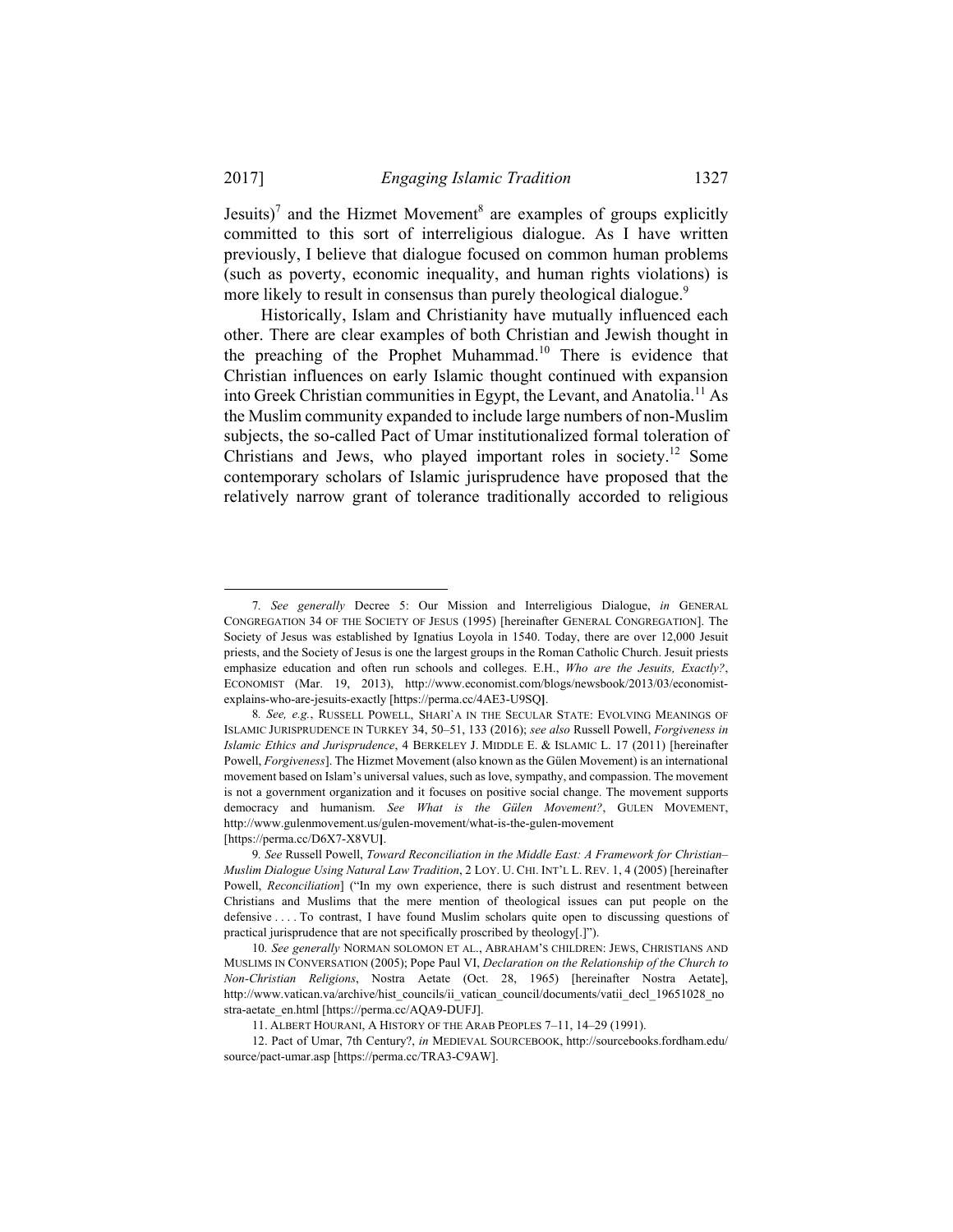minorities under Islamic rule might be reimagined to approach something more like equality. $13$ 

One of the most significant constructive engagements with European Catholicism was the reception of St. Francis by the Ayyubid Sultan, al-Kamil, in the early thirteenth century  $CE$ .<sup>14</sup> I suspect that this is one of the many reasons Pope Francis<sup>15</sup> chose his name, and it is not surprising given the Jesuit emphasis on interreligious dialogue.

#### II. RELIGIOUS TRADITIONS OF JURISPRUDENCE

Jurisprudence in the three Abrahamic faiths developed quite differently. Although Judaism addressed practical governance when the community organized as a state, much of the Halakhic<sup>16</sup> tradition developed to govern Jewish minority communities within larger states.<sup>17</sup> Islamic jurisprudence wrestled with practical governance questions from the Hijra onward, as the community led Medina18 and eventually the entire Hijaz.<sup>19</sup> In stark contrast, Christian legal thought did not really develop until Christians were in positions to govern, perhaps most importantly, when it became the official faith of the Roman Empire.<sup>20</sup> Within Catholic legal tradition, canon law did address some broader issues of law, but it

 <sup>13</sup>*. See* ABDULLAHI AHMED AN-NA'IM, TOWARD AN ISLAMIC REFORMATION: CIVIL LIBERTIES, HUMAN RIGHTS, AND INTERNATIONAL LAW (CONTEMPORARY ISSUES IN THE MIDDLE EAST) 88–91 (1990).

<sup>14</sup>*. See generally* JOHN V. TOLAN, SAINT FRANCIS AND THE SULTAN: THE CURIOUS HISTORY OF A CHRISTIAN–MUSLIM ENCOUNTER (2009). The encounter between Saint Francis and the Sultan of Egypt, Malik al-Kamil, in (probably) the year 1219 has become a "model of ecumenical dialogue." *Id.* at 1–4.

 <sup>15.</sup> Pope Francis is the first Jesuit ever to become a Pope. E.H., *supra* note 7.

 <sup>16.</sup> The collective body of Jewish laws. *See* Brandwein, *infra* note 17 (providing that Halakha has been a flexible guide for Jewish living throughout history). *See generally Halakhah*, *in*  ENCYCLOPEDIA JUDAICA, http://www.jewishvirtuallibrary.org/halakhah [https://perma.cc/8V6T-XBLU] ("'[H]alakhah' . . . embraces personal, social, national, and international relationships, and all the other practices and observances of Judaism.")

<sup>17</sup>*. See generally* Irvin Brandwein, *Changing the Halakha*, 50.4 JUDAISM 426 (Sept. 22, 2001), https://www.thefreelibrary.com/

Changing+the+Halakha.-a082469820 [https://perma.cc/JR2U3QRG] (describing the development of Halakha in "the most diverse and significant communities, representing nearly every part of the Jewish world . . . from India to France, from Germany to Israel, from Portugal to Poland to Persia").

 <sup>18.</sup> A city in the Hijaz, a region in the western part of present-day Saudi Arabia.

<sup>19</sup>*. See* HAGGAI MAZUZ, THE RELIGIOUS AND SPIRITUAL LIFE OF THE JEWS OF MEDINA 25–67 (2014).

 <sup>20. &</sup>quot;The law of Rome escaped [Christian] influence to a large extent, because much of it was compiled before Christianity was recognized by the public authorities. But the *leges barbarorum* [(laws of the Lombards of ancient Germany)] were more completely interpenetrated, as it were, by Christian influences; they received their definite form only after the several nations had submitted to the gentle yoke of Christ." Francis Schaefer, *Influence of the Church on Civil Law*, *in* CATH. ENCYCLOPEDIA VOL. 9 (1910), http://www.newadvent.org/cathen/09066a.htm [https://perma.cc/ FQ42-AYXR].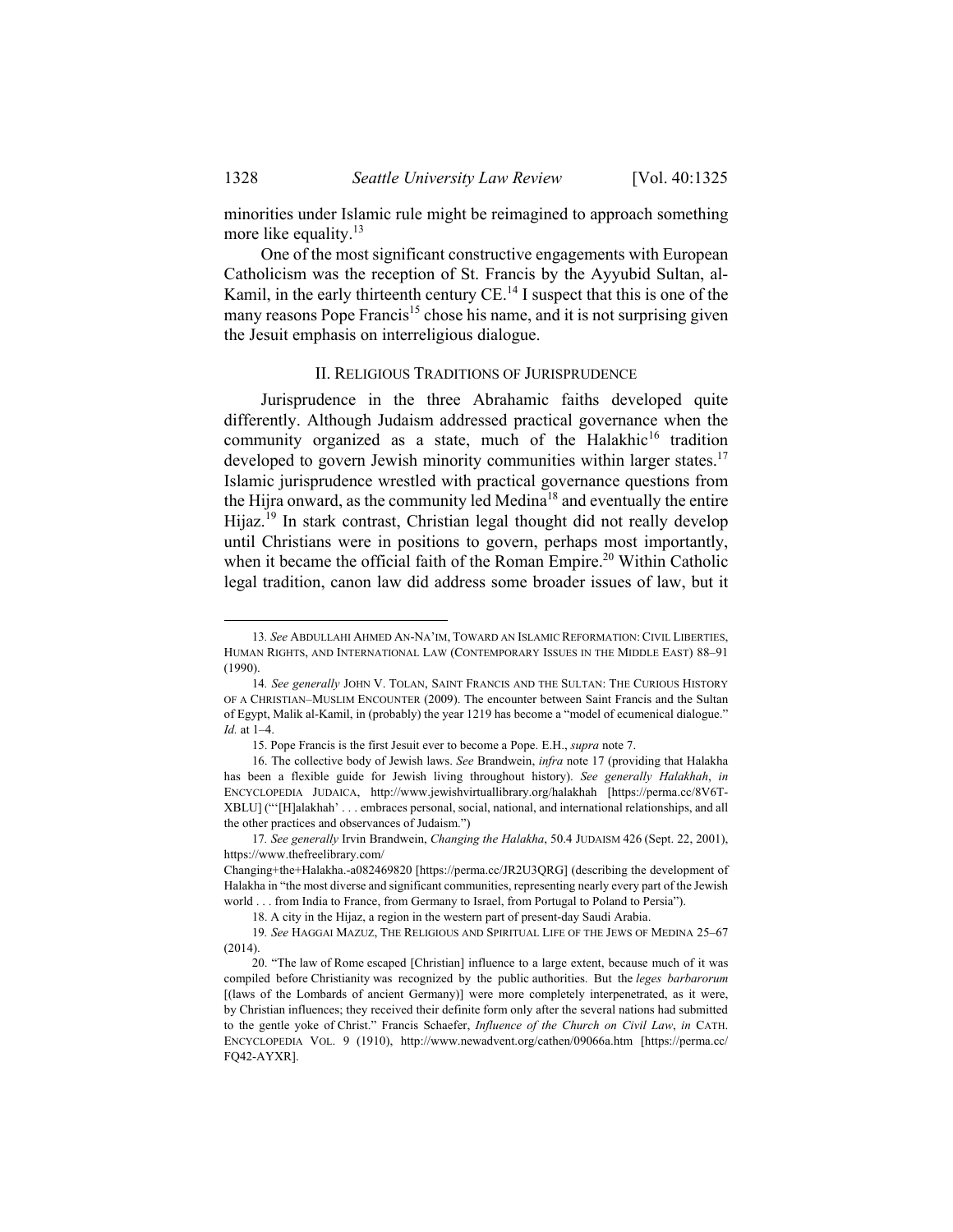spoke very specifically to internal Church governance and the sacraments.<sup>21</sup> On most other topics governed by state-enforced positive law, Catholic thought did not develop the sort of comprehensive rules found in Jewish and Islamic traditions.<sup>22</sup> However, it embodied social teachings that engaged the moral questions raised by many legal issues.<sup>23</sup> This tradition is summarized in the documents of ecumenical councils (which carry the greatest authority)<sup>24</sup> and in papal letters or documents issued by the Roman Curia (such as the encyclical *Laudato si'*).<sup>25</sup>

Islamic traditions of jurisprudence should not be confused with *Shariʿa*, which is often translated as "Islamic law." *Shariʿa* refers to the ideal of God's law as understood within Islam, similar to the ideal of divine law in medieval Christian jurisprudence.<sup>26</sup> Because divine law is not knowable with certainty, human attempts to apprehend it are subject to error. There are multiple approaches to understanding *Shariʿa* within Islamic jurisprudence.27 The human exercise to ascertain *Shariʿa* is referred to as *fiqh*, or Islamic jurisprudence.<sup>28</sup>

#### III. *LAUDATO SI'*S CONNECTIONS TO ISLAM

Encyclicals are papal letters of teaching on doctrine issued to bishops within the Catholic Church. They are generally considered to be authoritative with regard to issues of faith or morals. The phrase *Laudato si'* means "praise be to you" in Italian and is a reference to St. Francis of

 <sup>21.</sup> This has not always been the case. Prior to the Gregorian reforms of the fifth and eleventh centuries, canon law varied widely from diocese to diocese. The codification of canon law in 1917 further unified legal rules. *See* JAMES A. CORIDEN, AN INTRODUCTION TO CANON LAW 18–28 (rev. ed. 2004).

<sup>22</sup>*. See* HAROLD J. BERMAN, LAW AND REVOLUTION: THE FORMATION OF THE WESTERN LEGAL TRADITION 199–205 (1983).

<sup>23</sup>*. See generally* DAVID J. O'BRIEN & THOMAS A. SHANNON, CATHOLIC SOCIAL THOUGHT: THE DOCUMENTARY HERITAGE (1992).

 <sup>24. &</sup>quot;Ecumenical Councils are those to which the bishops, and others entitled to vote, are convoked from the whole world . . . under the presidency of the pope or his legates, and the decrees of which, having received papal confirmation, bind all Christians." J. Wilhelm, *General Councils*, *in* CATH. ENCYCLOPEDIA VOL. 4 (1908), http://www.newadvent.org/cathen/04423f.htm [https:// perma.cc/988S-TGBU].

<sup>25</sup>*. See id.*

<sup>26</sup>*. See* THE PEW FORUM ON RELIGION & PUBLIC LIFE, THE WORLD'S MUSLIMS: RELIGION, POLITICS AND SOCIETY 41 (2013)*.* 

<sup>27</sup>*. See, e.g.*, ANDREW RIPPIN, MUSLIMS: THEIR RELIGIOUS BELIEFS AND PRACTICES 74 (John Hinnel & Ninian Smart eds., 2005).

 <sup>28.</sup> Clark B. Lombardi, *State Law as Islamic Law in Modern Egypt: The Incorporation of the Shariʿa into Egyptian Constitutional Law*, *in* 19 STUDIES IN ISLAMIC LAW AND SOCIETY 11 (Ruud Peters et al. eds., 2006).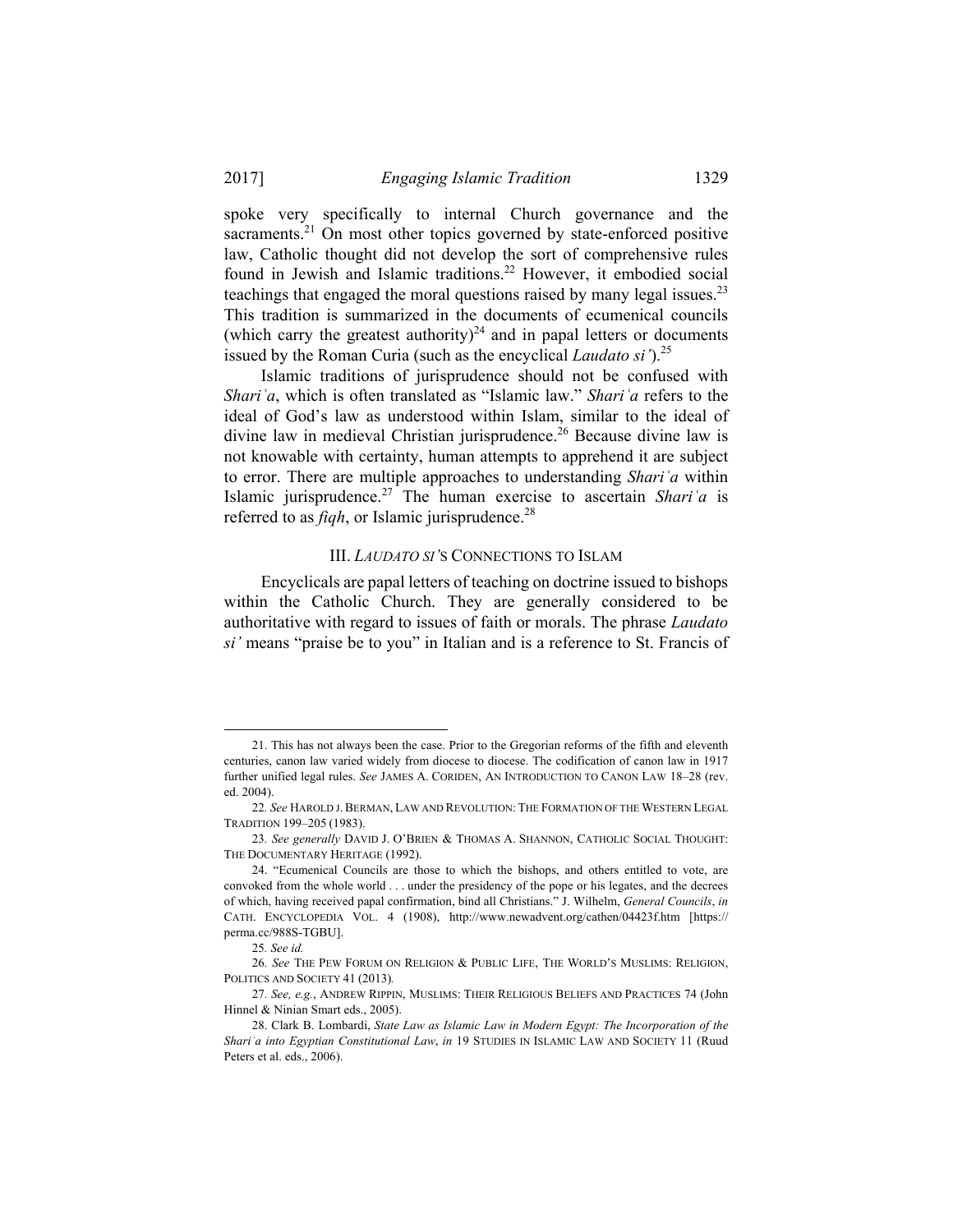Assisi's Canticle of the Sun.<sup>29</sup> *Laudato si'* wrestles with issues related to poverty, economic inequality, and environmental degradation in the context of Catholic doctrine and social teaching.<sup>30</sup> It engages Islamic traditions in its timing, its sources, its evocation of issues addressed by Islamic foundational texts, and its appeals to human reason.

#### *A. Timing*

The timing of papal encyclicals is often intended to frame major goals of a pope, to refocus the Catholic Church, or to address current issues—and *Laudato si'* is no exception.<sup>31</sup> *Laudato si'* was the second encyclical of Pope Francis, following *Lumen Fidei* (The Light of Faith), which was issued in  $2013<sup>32</sup>$  Pope Francis made a significant symbolic move by adding Arabic to the list of official languages for encyclicals.<sup>33</sup> In 2014, the Vatican began publishing its website in Arabic, prior to the Pope's apostolic visit to the Holy Land.34 Thus, *Laudato si'* was available in Arabic from the Holy See<sup>35</sup> upon release.<sup>36</sup> This was a particularly significant gesture to Muslims because Arabic-speaking communities have a relatively small number of Catholics.<sup>37</sup> Further supporting this evidence of intentionality, *Laudato si'* was officially released on the first day of Ramadan, presumably as an honorary signal of openness and respect.<sup>38</sup>

As a document addressing environmental stewardship, the encyclical was strategically written and released in anticipation of the 21st

 <sup>29.</sup> The first paragraph of *Laudato si'* directly quotes the Canticle of the Sun's eighth paragraph. Pope Francis, Laudato si', *supra* note 1; Canticle of Brother Sun and Moon of St. Francis of Assisi, CATH. ONLINE, http://www.catholic.org/prayers/prayer.php?p=183 [https://perma.cc/SCE7-N5SA].

<sup>30</sup>*. See generally* Pope Francis, Laudato si', *supra* note 1.

<sup>31</sup>*. See* Noah Toly, *Public Justice & The Pope's Environmental Encyclical*, CAP. COMMENT. (June 22, 2015), https://www.cpjustice.org/public/capital\_commentary/article/1292 [https://perma.cc/B5VM-GGBY].

 <sup>32.</sup> Pope Francis, *Encyclical Letter*, Lumen Fidei*: The Light of Faith* (June 29, 2013), http://w2.vatican.va/content/francesco/en/encyclicals/documents/papa-francesco\_20130629\_ enciclica-lumen-fidei.html [https://perma.cc/38QL-5AS9].

 <sup>33.</sup> Note that the encyclical is available in Arabic on the Vatican's website. *Id.*

<sup>34</sup>*. Vatican Website Now Available in Arabic*, VATICAN RADIO: THE VOICE OF THE POPE AND THE CHURCH IN DIALOGUE WITH THE WORLD (May 24, 2014, 12:30), http://en.radiovaticana.va/ news/2014/05/24/vatican\_website\_now\_available\_in\_arabic/1100907 [https://perma.cc/95E9-33RR].

 <sup>35.</sup> The Holy See refers to the Catholic Church's sovereign seat of power in Rome.

 <sup>36.</sup> Pope Francis, PAPAL ENCYCLICALS ONLINE, http://www.papalencyclicals.net/ Franc/index.htm [https://perma.cc/S9PR-C592].

<sup>37</sup>*. See The World FactBook: Religions*, U.S. CENT. INTELLIGENCE AGENCY, https://www.cia.gov/library/publications/the-world-factbook/fields/2122.html#tu [https://perma.cc/ JK2L-4N7E].

 <sup>38.</sup> Michael Swan, *Pope's Respect for Islam in Encyclical a Ramadan Blessing*, CATH. REG. (June 28, 2015), http://www.catholicregister.org/item/20497 [https://perma.cc/SYF7-284J].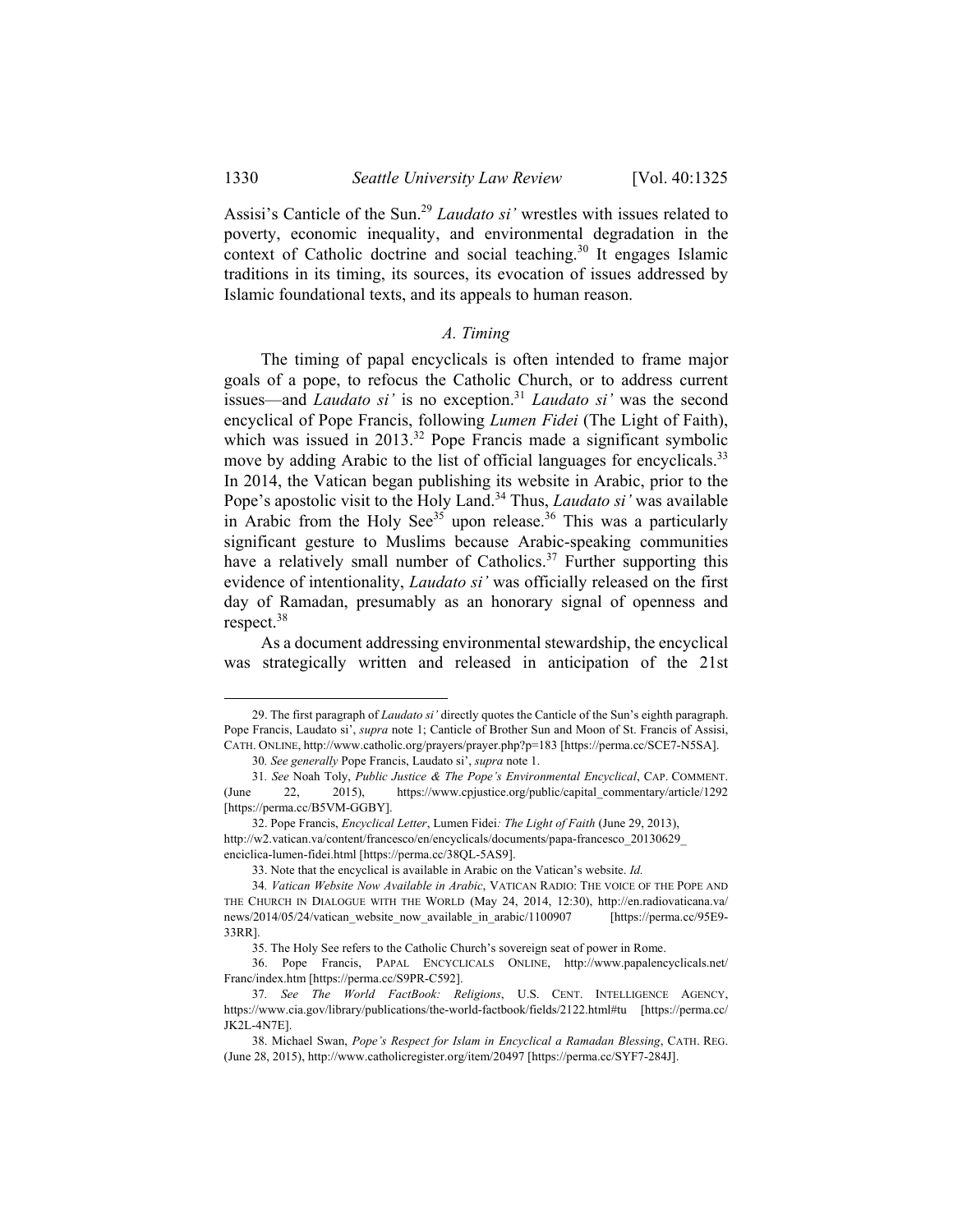Conference of the Parties of the United Nations Framework Convention on Climate Change in Paris in December 2015, which resulted in the adoption of the Paris Agreement.<sup>39</sup> Further, it also anticipated the International Islamic Climate Change Symposium held in August 2015.40 It is likely that Pope Francis hoped to build moral consensus rooted in Abrahamic tradition as a basis for engaging the broader international discourse, which led to the Paris Agreement.

#### *B. Explicit Islamic Reference*

The papal engagement with Islam in *Laudato si'* is not limited to symbolic gestures. Substantively, the encyclical cites a significant Islamic source as an authority. In a lengthy footnote, Pope Francis cites Shaykh Ali al-Khawas, a sixteenth century Sufi poet, teacher, and mystic:

'Prejudice should not have us criticize those who seek ecstasy in music or poetry. There is a subtle mystery in each of the movements and sounds of this world. The initiate will capture what is being said when the wind blows, the trees sway, water flows, flies buzz, doors creak, birds sing, or in the sound of strings or flutes, the sighs of the sick, the groans of the afflicted[.]<sup>'41</sup>

Generally, citations in encyclicals refer to scripture and major documents and works reflecting the tradition of the Church. Having reviewed all 228 encyclicals issued since the pontificate of Pope Leo XIII (who served from 1878–1903), I am not aware of another reference to an Islamic source cited as an authority. It represents a clear attempt to illuminate a shared tradition of finding truth in creation as a basis for moral stewardship.

#### *C. Foundational Texts*

Although *Laudato si'* does not cite parallel Quranic passages related to the importance of creation and human stewardship, it certainly could. Resource stewardship has always been an important value in Islamic tradition and is deeply rooted in foundational documents, including the Quran as scripture and the *Sunnah* of the Prophet Muhammad recorded in Hadith.

 <sup>39</sup>*. See infra* note 62, and accompanying text. *See generally* Paris Agreement, United Nations Framework Convention on Climate Change, Dec. 12, 2015, U.N.F.C.C.C., http://unfccc.int/files/ essential\_background/convention/application/pdf/english\_paris\_agreement.pdf [https://perma.cc/ 3JCL-C32Q].

<sup>40</sup>*. See* Kevin Clark, *A Francis Effect? Islamic Leaders Issue Statement on Climate Change*, AMERICA (Aug. 18, 2015), http://www.americamagazine.org/content/dispatches/ francis-effect-islamic-leaders-issue-statement-climate-change [https://perma.cc/YF6S-ZLTA].

 <sup>41.</sup> Pope Francis, Laudato si', *supra* note 1, at n.159.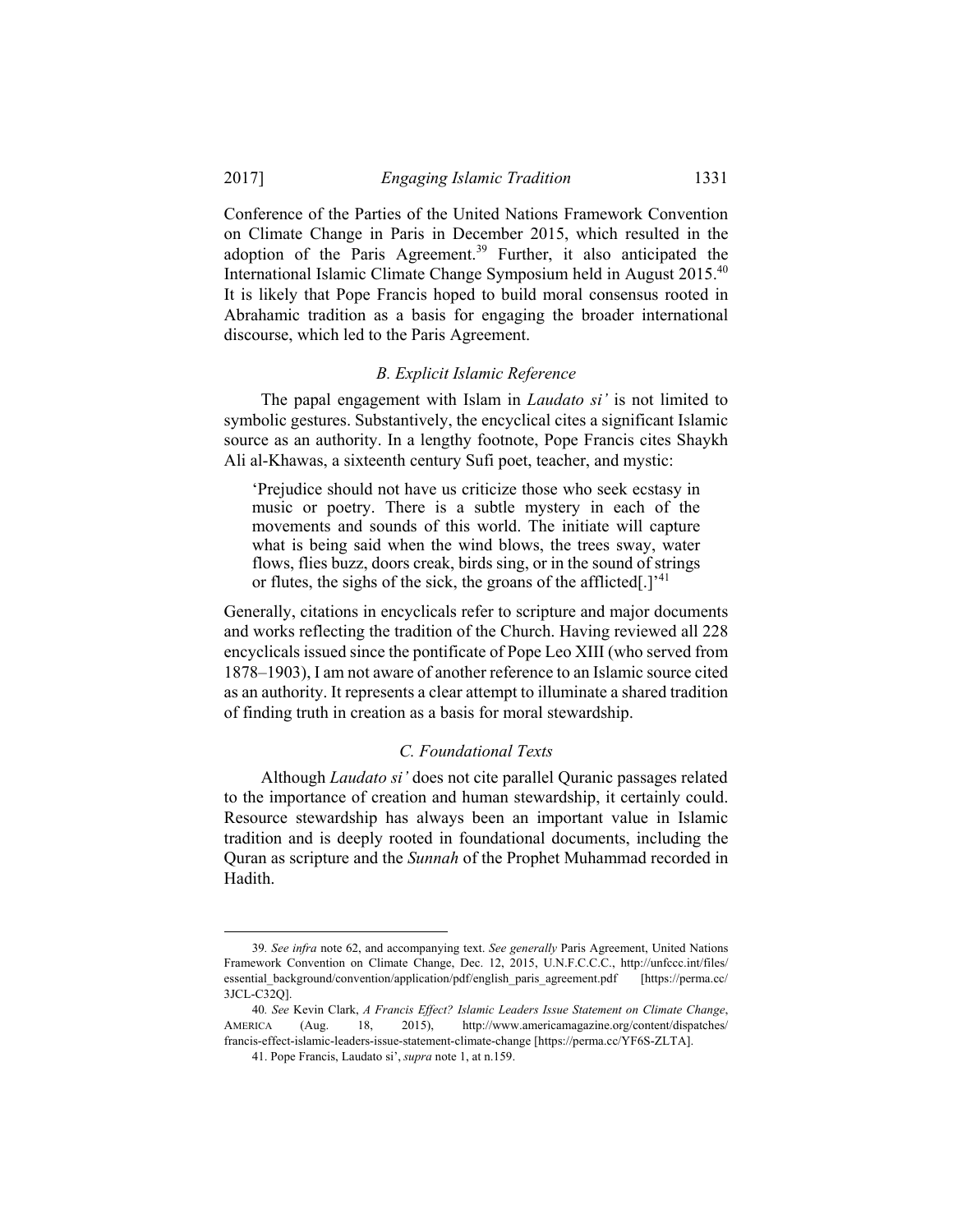Although the Quran is replete with such references, I note five that are representative:

- 1. "Whatever is in the heavens and whatever is on the earth exalts Allah, and He is the Exalted in Might, the Wise."<sup>42</sup>
- 2. "And the stars and the trees prostrate."<sup>43</sup>
- 3. "The thunder exalts [Allah] with praise of  $\text{Him} \dots$ ."<sup>44</sup>
- 4. "And do not walk upon the earth exultantly. Indeed, you will never tear the earth [apart], and you will never reach the mountains in height."<sup>45</sup>
- 5. "And it is He who has made you successors upon the earth and has raised some of you above others in degrees [of rank] that He may try you through what He has given you. Indeed, your Lord is swift in penalty; but indeed, He is Forgiving and Merciful."<sup>46</sup>

These passages emphasize the relationship of God with creation and the human role as successor and steward, which are consistent Quranic themes, giving rise to contemporary environmental movements and scholarship rooted in Islam.<sup>47</sup>

Additionally, similar themes can also be found in the tradition of the Prophet Muhammad (Sunna), as preserved in Hadith collections. Sunna is the Prophet Muhammad's example and constitutes an authoritative source for law and morals within Islam.48 Unlike the Quran, reported *Hadith* are subject to traditional analysis to determine their reliability for juridical purposes.49 I note three *Hadith* that elaborate the Quranic references above:

1. "The Earth is green and beautiful, and Allah has appointed you his stewards over it. The whole earth has been created a place of worship, pure and clean. Whoever plants a tree and diligently looks after it until it matures and bears fruit is rewarded. If a Muslim plants a tree or sows a field and humans and beasts and birds eat from it, all of it is love on his part."<sup>50</sup>

 <sup>42</sup>*. The Holy Quran* Surah 59:1.

<sup>43</sup>*. Id.* at Surah 55:6.

<sup>44</sup>*. Id.* at Surah 13:13 (alteration in original).

<sup>45</sup>*. Id.* at Surah 17:37 (alteration in original).

<sup>46</sup>*. Id.* at Surah 6:165 (alteration in original).

<sup>47</sup>*. See, e.g.*, Clark, *infra* note 63.

<sup>48</sup>*. See generally* JONATHAN A.C. BROWN, HADITH: MUHAMMAD'S LEGACY IN THE MEDIEVAL AND MODERN WORLD (2009).

<sup>49</sup>*. Id.*

 <sup>50.</sup> Hadith, *in* SAHIH IMAM AL-BUKHARI 24:45.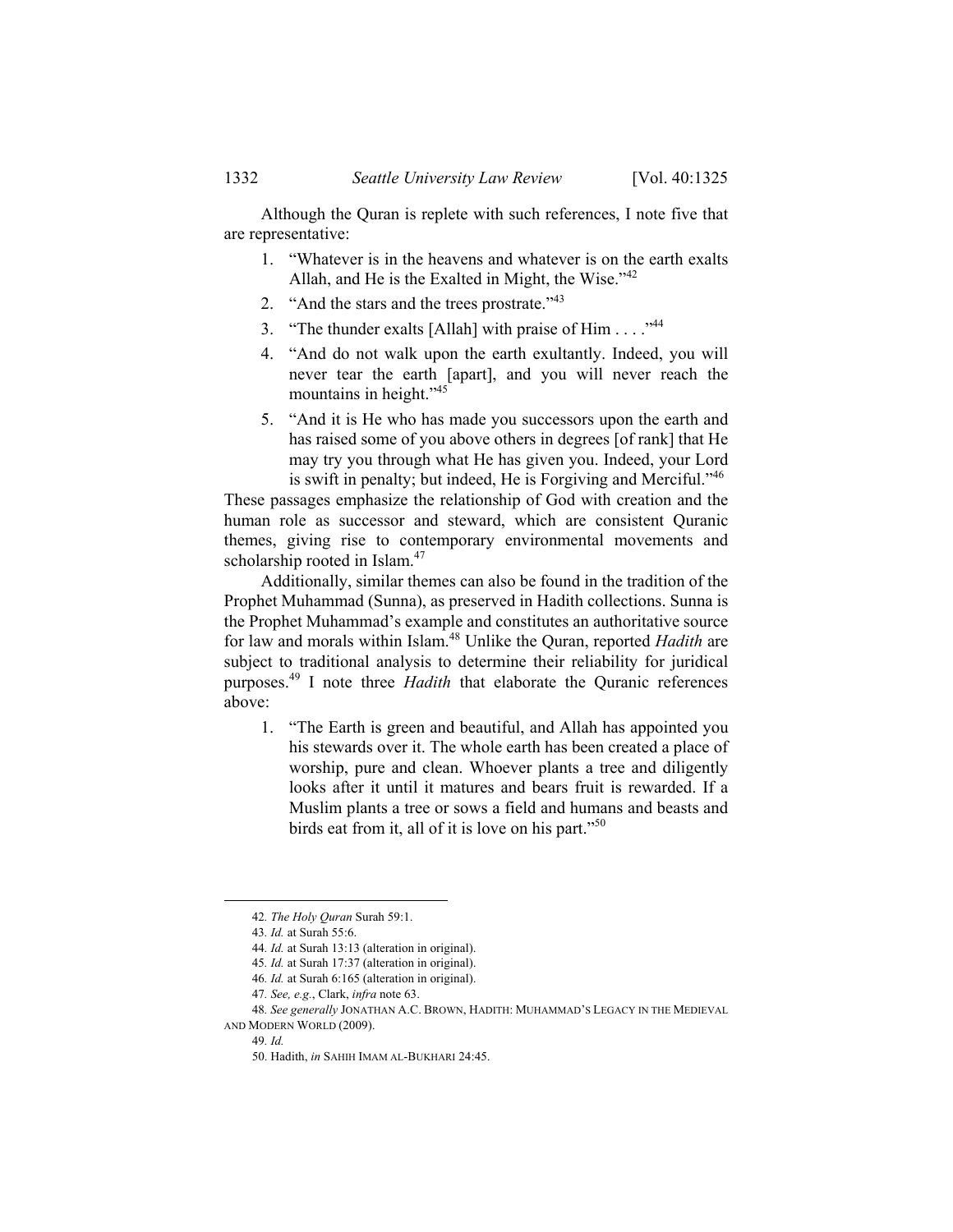- 2. "[Don't waste water] even if you are on the bank of a flowing river."<sup>51</sup>
- 3. "Partake of it gladly, so long as you are a benefactor, not a despoiler; a cultivator, not a destroyer."<sup>52</sup>

These and similar sayings of the Prophet Muhammad reflect environmental ethics that parallel those found in *Laudato si'*, such as balance, sustainability, moderation, and the common good.

#### *D. Naturalism*

Although the dominant branch of Islamic theology tended to reject human reason as a reliable source of truth in favor of revelation, there have always been important strains of rationalism and naturalism within Islamic thought. *Tawhid*, or unity, is the central Quranic epistemological principle.<sup>53</sup> It is expressed in the radical unity of God, but it also reflects a preference for unity and integration in all fields.<sup>54</sup> *Tawhid* does not necessarily preclude naturalism.<sup>55</sup> In fact, it affirms universal standards established by God.56 One expression of natural reason is *ijma`*, or consensus, which acknowledges the importance of collective wisdom and affirms a form of rationalism within Islamic legal tradition apart from inspired texts.57 It affirms that legal conclusions made by the consensus of the jurists (at least of the four authoritative Sunni schools) are a source of truth.58

#### IV. MUSLIM RESPONSES TO *LAUDATO SI'*

A number of Muslim leaders and scholars have responded to *Laudato si'*, and they tend to share a common appreciation for the openness of Pope Francis to engage Islamic thought and tradition in meaningful ways.<sup>59</sup>

1

 <sup>51.</sup> Hadith, *in* SUNAN IBN MAJAH 425 (alteration in original).

 <sup>52.</sup> ABU YUSUF, Hadith *in* KITAB AL-KHARAJ, http://www.islamreligion.com/articles/307/ environmental-protection-in-islam-part-1/ [https://perma.cc/4TAF-NK27].

 <sup>53.</sup> WILLIAM CHITTICK & SACHIKO MURATA, THE VISION OF ISLAM 47 (2006).

 <sup>54.</sup> AN-NA'IM, *supra* note 13, at 78–80.

 <sup>55.</sup> MASUDUL ALAM CHOUDHURY, REFORMING THE MUSLIM WORLD 124–25 (1997).

 <sup>56.</sup> REINHARD SCHULZE, A MODERN HISTORY OF THE ISLAMIC WORLD 1–14 (2002).

 <sup>57.</sup> AN-NA'IM, *supra* note 13, at 27.

 <sup>58.</sup> Irshad Abdal-Haqq, *Islamic Law: An Overview of Its Origin and Elements*, 7 J. ISLAMIC L. & CULTURE 27, 54–55 (2002).

<sup>59</sup>*. See, e.g.*, A. Rashied Omar, *A Muslim Response to Pope Francis's Environmental Encyclical: Laudato si'*, CONTENDING MODERNITIES: A BLOG ABOUT CATHOLIC, MUSLIM, AND SECULAR INTERACTION IN THE MODERN WORLD (December 17, 2015) [hereinafter Omar, *A Muslim Response*], http://sites.nd.edu/contendingmodernities/2015/12/17/a-muslim-response-to-popefranciss-environmental-encyclical-laudato-si/ [https://perma.cc/V9YL-NVCX]. "*Laudato Si'* . . . is undoubtedly one of *the* most important interventions in twenty first century campaigns for environmental justice." *Id.* Omar continued, "I concur with Muslim scholars such as Joseph Lumbard,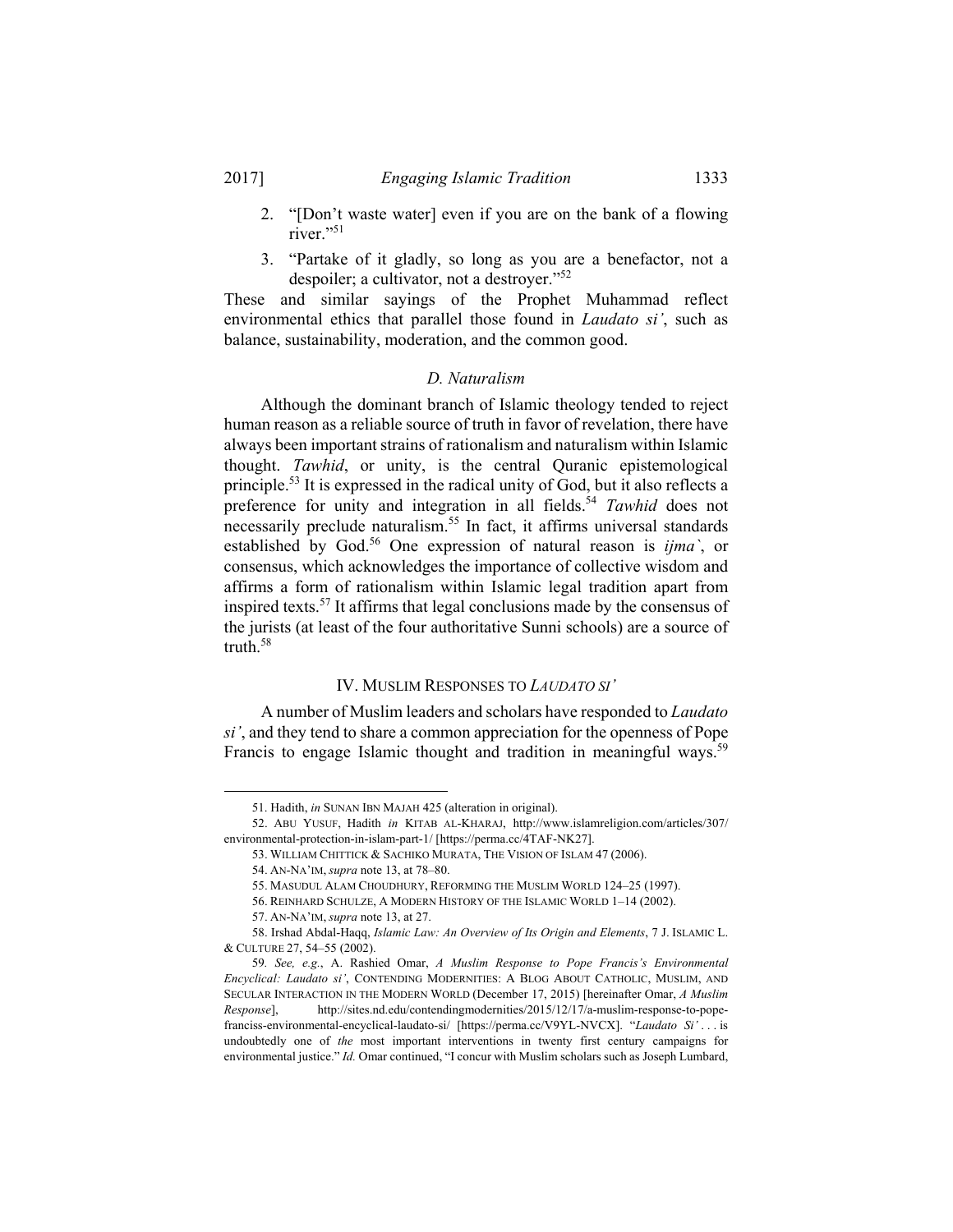Although some express a healthy degree of skepticism, which is wholly warranted by the historical experience of Muslims with the Catholic Church, there is a new openness to exploring common ethical commitments to justice related to the environment and economic inequality. I have selected one scholar, A. Rashied Omar, to focus on, and will then consider the communal response to *Laudato si'* as expressed in the Islamic Declaration on Global Climate Change.

#### *A. Rashied Omar*

Omar is currently a scholar at the University of Notre Dame in Islamic studies. He received his PhD in Cape Town and also received traditional training as an imam. His current research and teaching focuses on peace building, so it is not surprising that he received *Laudato si'* with openness.60 However, he views the encyclical as an authentic opportunity to call both Muslims and Christians to deeper authenticity and commitment.

[I]t is my considered view that through *Laudato Si'* Pope Francis has inaugurated another constructive platform for credible faith and secular leaders to enter into renewed dialogue on the critical question of climate change and discuss ways in which we can bring ourselves closer to living in harmony and reverence with nature. Moreover, by locating such a conversation within the broader framework of Pope Francis's theology of compassion for the poor, which offers a powerful social critique of our global culture of consumerism, covetousness, and opulence—interreligious dialogue should find even greater resonance among Muslims . . . .

It is my sincere hope that more Muslim scholars will take up the dialogical challenge presented in *Laudato Si'* in a comparable spirit of reverence and hospitality with which the twelfth century Muslim leader, Sultan al-Kamil, welcomed Saint Francis of Assisi from whom the current Pope takes his name.<sup>61</sup>

Thus, according to Omar, Muslims can and should engage substantively with *Laudato si'* in order to build broad solidarity with meaningful global commitments for the collective good through responsible stewardship of the earth.

It is particularly noteworthy that Omar refers to the interchange of Saint Francis and the Ayyubid Sultan al-Kamil as an example of respectful

1

Anas Malik and Ibrahim Ozdemir, who have each engaged with *Laudato Si'*, that the important themes in Pope Francis's encyclical on the environment resonates well with the teachings of Islam." *Id.* 

<sup>60</sup>*. A. Rashied Omar*, KEOUGH SCH. GLOB. AFFAIRS INST. INT'L PEACE STUD. U. NOTRE DAME, http://kroc.nd.edu/facultystaff/faculty/rashied-omar [https://perma.cc/E9ZY-DMMG].

 <sup>61.</sup> Omar, *A Muslim Response*, *supra* note 59.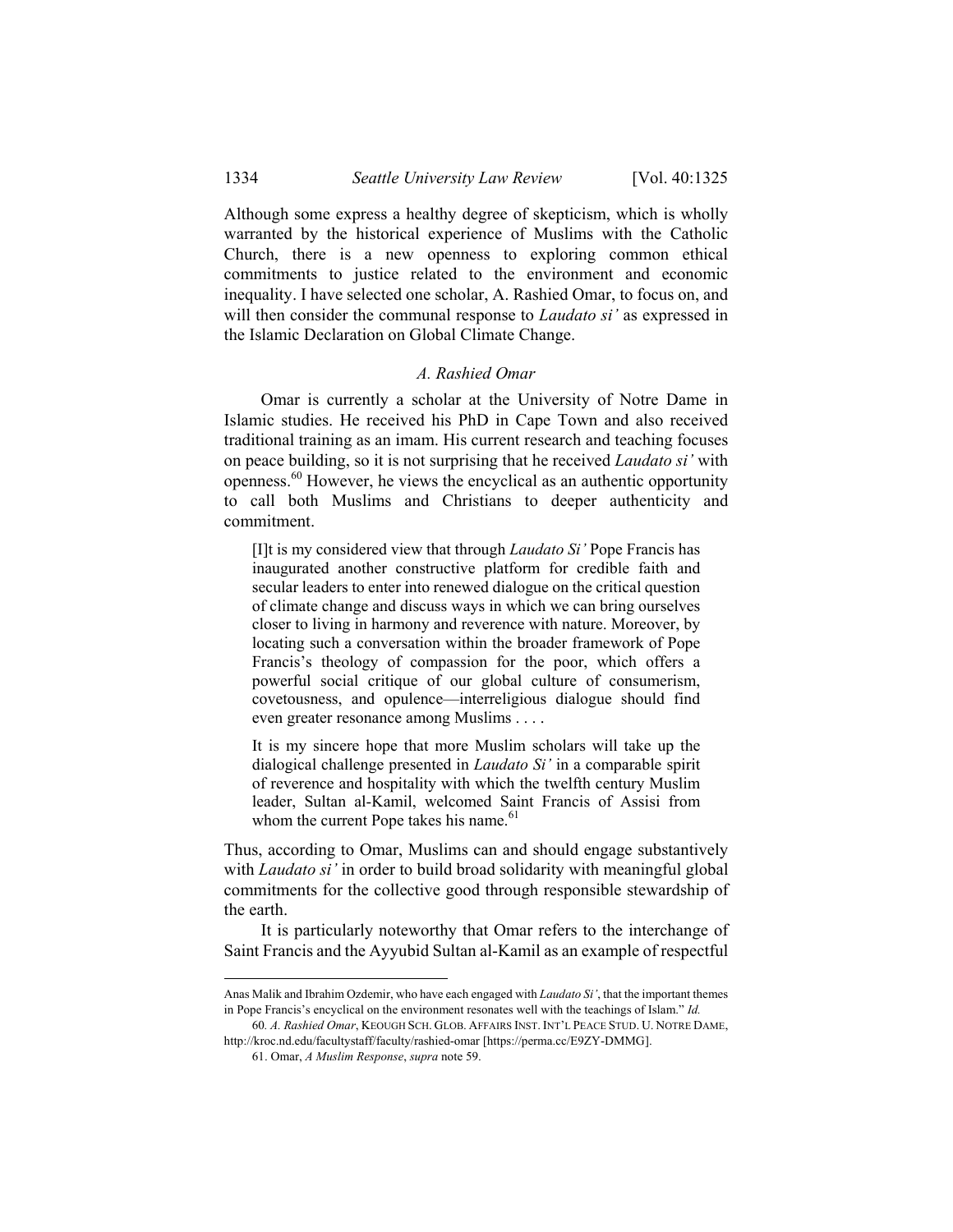dialogue and that he connects it to the current pope. Events from the history of the Crusades and European missions are rarely understood in a positive light by Muslim scholars. Although the response reflected by Omar's comments may not reflect the broader reception of *Laudato si'*, it is an important standpoint that is supported by institutional expressions.

#### *B. Islamic Declaration on Global Climate Change, August 2015*

*Laudato si'* was strategically timed to be released before both the Paris Climate Summit<sup>62</sup> and the International Islamic Climate Change Symposium (IICCS) held in Istanbul.<sup>63</sup> The IICCS was organized to coordinate global efforts at addressing environmental problems, including global warming from a truly global Muslim perspective rooted in Islamic moral and legal tradition.<sup>64</sup> The Islamic Declaration on Global Climate Change (IDGCC), approved and published by the IICCS, was quite bold in a number of its assertions. It begins with a powerful preamble, which identifies the centrality of God, and then gives a detailed account of some of the leading environmental science along with its often sobering observations.65 The second section affirms a variety of environmental ethics rooted in the Quran and Hadith (some of which were mentioned earlier), followed by specific acknowledgements of human failure to abide by those standards as they relate to the environment and justice.<sup>66</sup> The third section calls a variety of parties to be accountable to God and to their communities.<sup>67</sup>

This third section of the document consists of six "calls."<sup>68</sup> It begins by addressing the Conference of the Parties to the United Nations Framework Convention on Climate Change and the Meeting of the Parties to the Kyoto Protocol scheduled in Paris four months later, calling them to meet the "enormous responsibility [they] shoulder on behalf of the rest of humanity, including leading the rest of us to a new way of relating to God's Earth."<sup>69</sup> The second call in this section identifies the greater responsibility of wealthy and oil-producing nations.

 <sup>62</sup>*. See Pope Francis Releases Encyclical on Climate and Environment: UN Leaders React*, U.N. FRAMEWORK CONVENTION ON CLIMATE CHANGE, http://newsroom.unfccc.int/unfcccnewsroom/pope-francis-releases-encyclical-on-climate-and-environment/ [https://perma.cc/R62E-2667]; *see also* Toly, *supra* note 31.

<sup>63</sup>*. See supra* note 40.

<sup>64</sup>*. Id.* 

<sup>65</sup>*. See* Symposium, *International Islamic Climate Change Symposium Declaration*, INT'L ISLAMIC CLIMATE CHANGE SYMP. (Aug. 17–18, 2015), http://islamicclimatedeclaration.org/islamicdeclaration-on-global-climate-change/ [https://perma.cc/B67W-6QRG] [hereinafter IDGCC].

<sup>66</sup>*. Id.* § 2.

<sup>67</sup>*. Id.* § 3.

<sup>68</sup>*. Id.*

<sup>69</sup>*. Id.* § 3.1.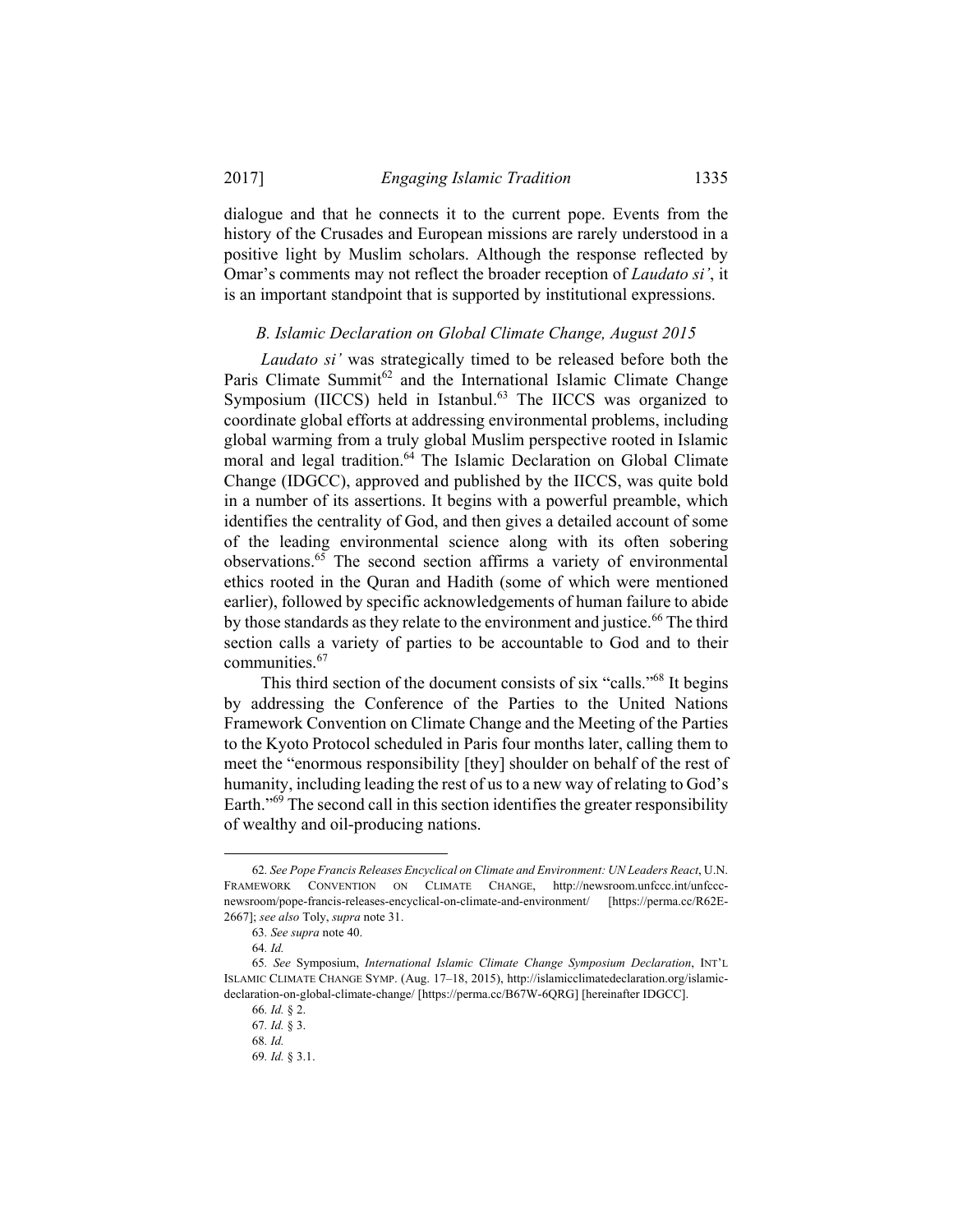We particularly call on the well-off nations and oil-producing states to—

- Lead the way in phasing out their greenhouse gas emissions as early as possible and no later than the middle of the century;
- Provide generous financial and technical support to the less well-off to achieve a phase-out of greenhouse gases as early as possible;
- Recognize the moral obligation to reduce consumption so that the poor may benefit from what is left of the earth's non-renewable resources;
- Stay within the '2 degree' limit, or, preferably, within the '1.5 degree' limit, bearing in mind that two-thirds of the earth's proven fossil fuel reserves remain in the ground;
- Re-focus their concerns from unethical profit from the environment, to that of preserving it and elevating the condition of the world's poor.
- $\bullet$  Invest in the creation of a green economy.<sup>70</sup>

The third call in this section is made more broadly to all people and their leaders to work toward some very specific sustainability and justice goals.71 The fourth call is made to corporate, finance and business leaders, to limit profit goals to those that are environmentally sustainable along with similarly explicit targets.<sup>72</sup> The fifth call is made to people of all faiths to work toward these goals together: "If we each offer the best of our respective traditions, we may yet see a way through our difficulties."<sup>73</sup> It then concludes by calling all Muslims to join together in faith, solidarity, and devotion.74

Although the document does not explicitly reference *Laudato si'*, it does approach the issues in a similar posture. Muslim leaders involved in the Symposium noted the importance of *Laudato si'* in helping to frame their meeting.75 Some commenters have opined that IDGCC may be more effective than *Laudato si'* because of the sheer size of Muslim

74*. Id.* § 3.6.

 <sup>70</sup>*. Id.* § 3.2.

<sup>71</sup>*. Id.* § 3.3.

<sup>72</sup>*. Id.* § 3.4.

<sup>73</sup>*. Id.* § 3.5.

<sup>75</sup>*. See* Clark, *supra* note 63.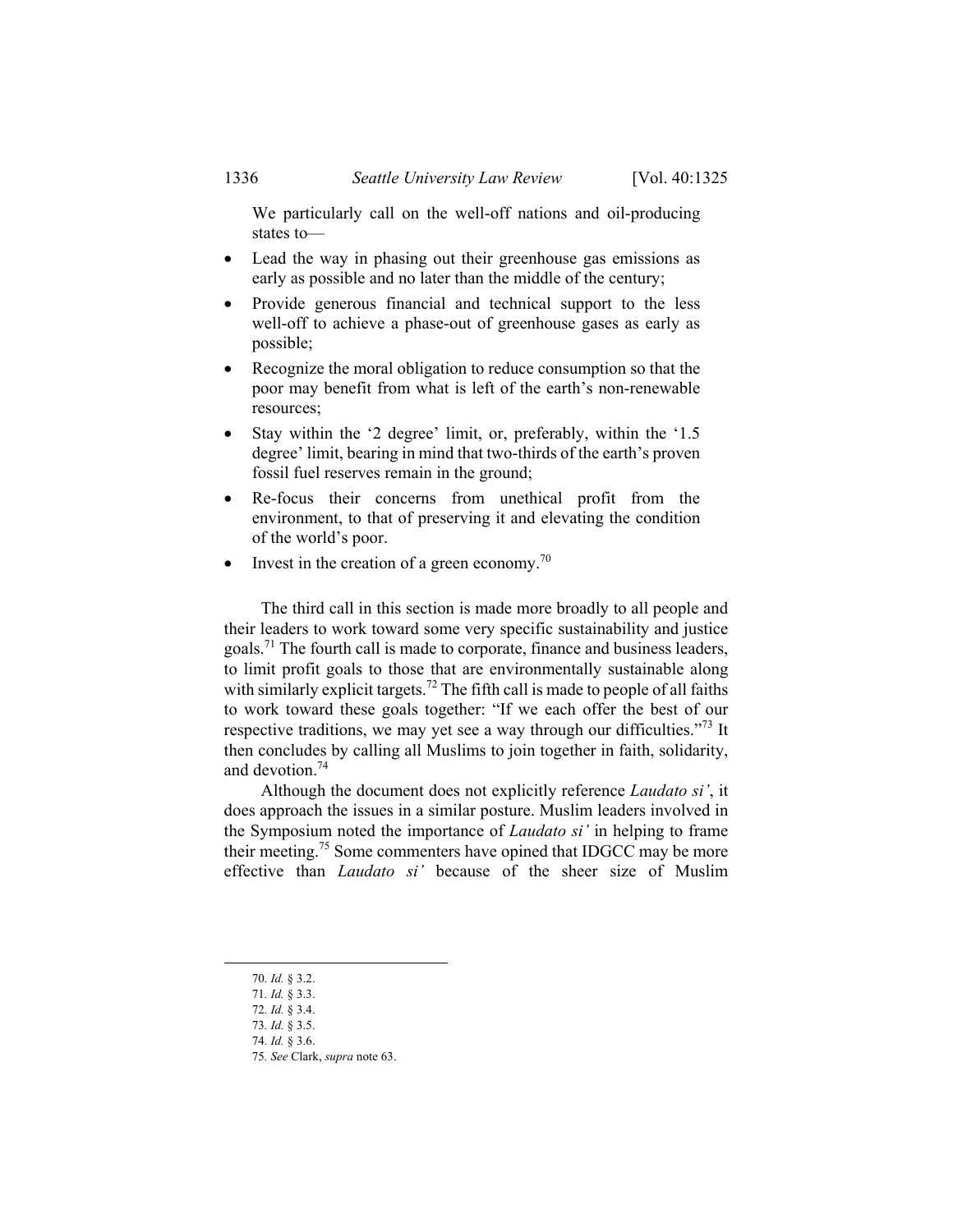communities, the scriptural emphasis on sustainability, and the influence of spiritual leaders.<sup>76</sup>

#### V. COMMONALITY AND DIALOGUE

There are a variety of ways to think about the similar moral and juridical principles rooted in different religious traditions such as those identified in *Laudato si'* and the IDGCC. I have previously written about common Catholic and Islamic commitments to social justice, economic justice, human rights, common good, reason, mercy, and forgiveness.<sup>77</sup> Perhaps the most influential liberal secular framework would be Rawls' notion of overlapping consensus.<sup>78</sup> However, there are at least three notable frameworks rooted in religious tradition: Bernard Lonergan's notion of fused horizons, Catholic social teaching related to solidarity, and the Islamic view of the prophetic tradition shared with Abrahamic faiths. Appreciating the similar moral and juridical principle in *Laudato si'* and the IDGCC is important not only because it allows us to identify commonalities between the works but also because it allows for a recognition that both Catholicism and Islam have bases for constructively engaging in dialogue with other traditions.

#### *A. Overlapping Consensus: Rawls*

John Rawls is arguably the most prominent political theorist of the twentieth century and one of the most influential thinkers in the liberal tradition. Steven Shiffrin proposes that public reason, in the sense described by John Rawls, ought to be open to theological arguments even if those arguments ultimately need to be contextualized in secular or universal terms in legal opinions or statutes.<sup>79</sup> The purpose of this opening

 <sup>76</sup>*. See, e.g.*, Emma Foehringer Merchant, *The Islamic Climate Change Declaration Could Be More Effective Than Pope Francis's Encyclical*, NEW REPUBLIC (Aug. 19, 2015), https://newrepublic.com/article/122575/islamic-climate-change-declaration-more-effective-

encyclical [https://perma.cc/AY7V-7NCK] ("The Muslim legacy of environmentalism has long been overshadowed by Christian-focused environmental stewardship, but the declaration could potentially have a larger reach than its Catholic counterpart.").

<sup>77</sup>*. See generally* Russell Powell, *Catharine MacKinnon May Not Be Enough: Legal Change and Religion in Catholic and Sunni Jurisprudence*, 8 GEO. J. GENDER & L. 1 (2007); Powell, *Forgiveness*, *supra* note 8; Powell, *Reconciliation*, *supra* note 9; Russell Powell, *Theology in Public Reason and Legal Discourse: A Case for the Preferential Option for the Poor*, 15 WASH. & LEE J. C.R. & SOC. JUST. 327 (2009); Russell Powell, *Zakat: Drawing Insights for Legal Theory and Economic Policy from Islamic Jurisprudence*, 7 PITT. TAX REV. 43 (2009).

 <sup>78.</sup> John Rawls is a prominent American political philosopher from the late twentieth century, whose theory of justice emphasizes fairness, social contract, and overlapping consensus. *See generally* JOHN RAWLS, A THEORY OF JUSTICE 340–42 (rev. ed. 1999) [hereinafter RAWLS, THEORY OF JUSTICE].

<sup>79</sup>*. See* Steven Shiffrin, *Religion and Democracy*, 74 NOTRE DAME L. REV. 1631, 1656 (1999) ("Clearly, in a pluralistic society, the state should certainly be free from the influence of an established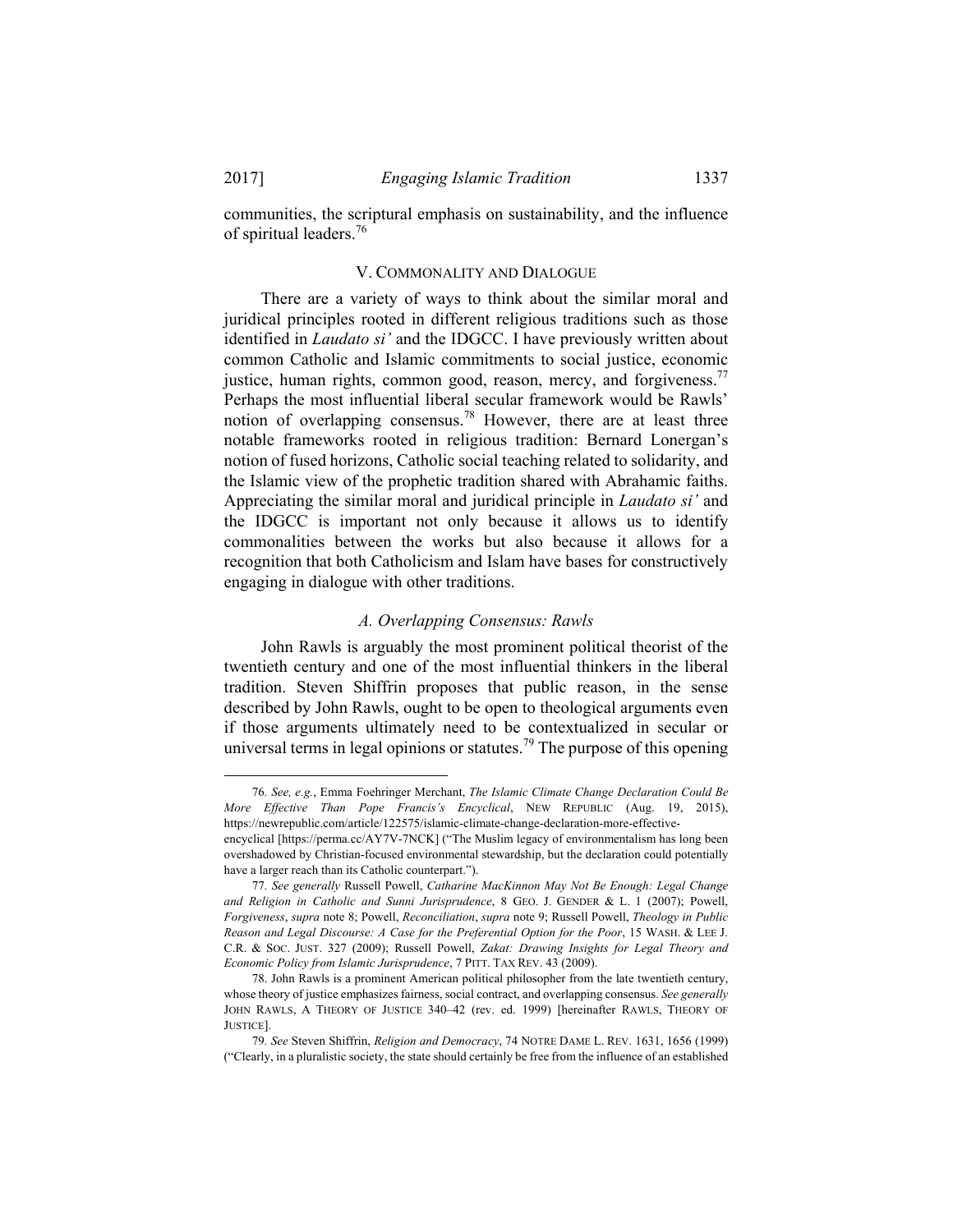is to engage theological arguments, particularly those that support oppression, whether they are overtly theological or veiled in secular language, so that poor theology can be refuted on its own terms and the actual role of religion in public reason can be made more transparent.

#### *B. Fusing of Horizons: Lonergan*

A similar notion of overlapping intellectual horizons and awareness is described in Lonergan's *Insight*<sup>80</sup> and *Method in Theology*.<sup>81</sup> For Lonergan, horizons are the boundary of an individual's experience; they are "the structured resultant of past achievement and, as well, both the condition and the limitation of further development."82 Individual horizons may be complementary, particularly among people from the same culture and background; they may be related as "successive stages in some process of development"; or they may be "opposed dialectically," making meanings from alternative perspectives unintelligible.<sup>83</sup> Although Lonergan wrote earlier than Rawls, and it is not clear that Rawls was influenced by his work, there are notable similarities. Rawls' theory identifies overlapping consensus about questions of justice by identifying commonality in horizon from the Lonerganian perspective.<sup>84</sup> Consensus does not require complete agreement, but it "must believe that however much their conceptions of justice differ, their views support the same judgment in the situation at hand, and would do so even should their respective positions be interchanged."85

The fusing of horizons is one consequence of what Lonergan describes as the transcendental method.<sup>86</sup> Ultimately, identifying overlapping horizons of understanding can lead to consensus. Rawls does not address the underlying method of reasoning, but he does posit that law, particularly international law, has legitimacy when there is overlapping

church . . . . But, in a pluralistic society, it is precisely my point that churches and believers should be able to weigh in on controversial public questions. To counsel against their input is to betray the principles of liberalism, not to support them."). For a description of Rawlsian public reason, see JOHN RAWLS, POLITICAL LIBERALISM 212–54 (expanded ed. 2005).

<sup>80</sup>*. See generally* BERNARD J.F. LONERGAN, INSIGHT: A STUDY OF HUMAN UNDERSTANDING (rev. students' ed. 1978) [hereinafter LONERGAN, INSIGHT] (Lonergan provides a framework for the process of analyzing and knowing by turning to the human subject. Human persons grow by experiencing (being aware), understanding, judging and acting. This four-fold process enables the appropriation of truth. According to Lonergan, it is a description of the inherent human pattern of thinking and learning and the key to self-transcendence).

 <sup>81.</sup> BERNARD J.F. LONERGAN, METHOD IN THEOLOGY 235–39 (2d ed. 1990).

<sup>82</sup>*. Id.* at 237.

<sup>83</sup>*. Id.* at 236.

<sup>84</sup>*. See, e.g*., *id.*; RAWLS, THEORY OF JUSTICE, *supra* note 78, at 16.

 <sup>85.</sup> RAWLS, THEORY OF JUSTICE, *supra* note 78, at 340.

<sup>86</sup>*. See* BERNARD J. F. LONERGAN, THE LONERGAN READER 445–54 (Mark D. Morelli & Elizabeth A. Morelli eds., 2nd rev. ed. 1997). *See also* Powell, *Reconciliation*, *supra* note 9, at 4–6.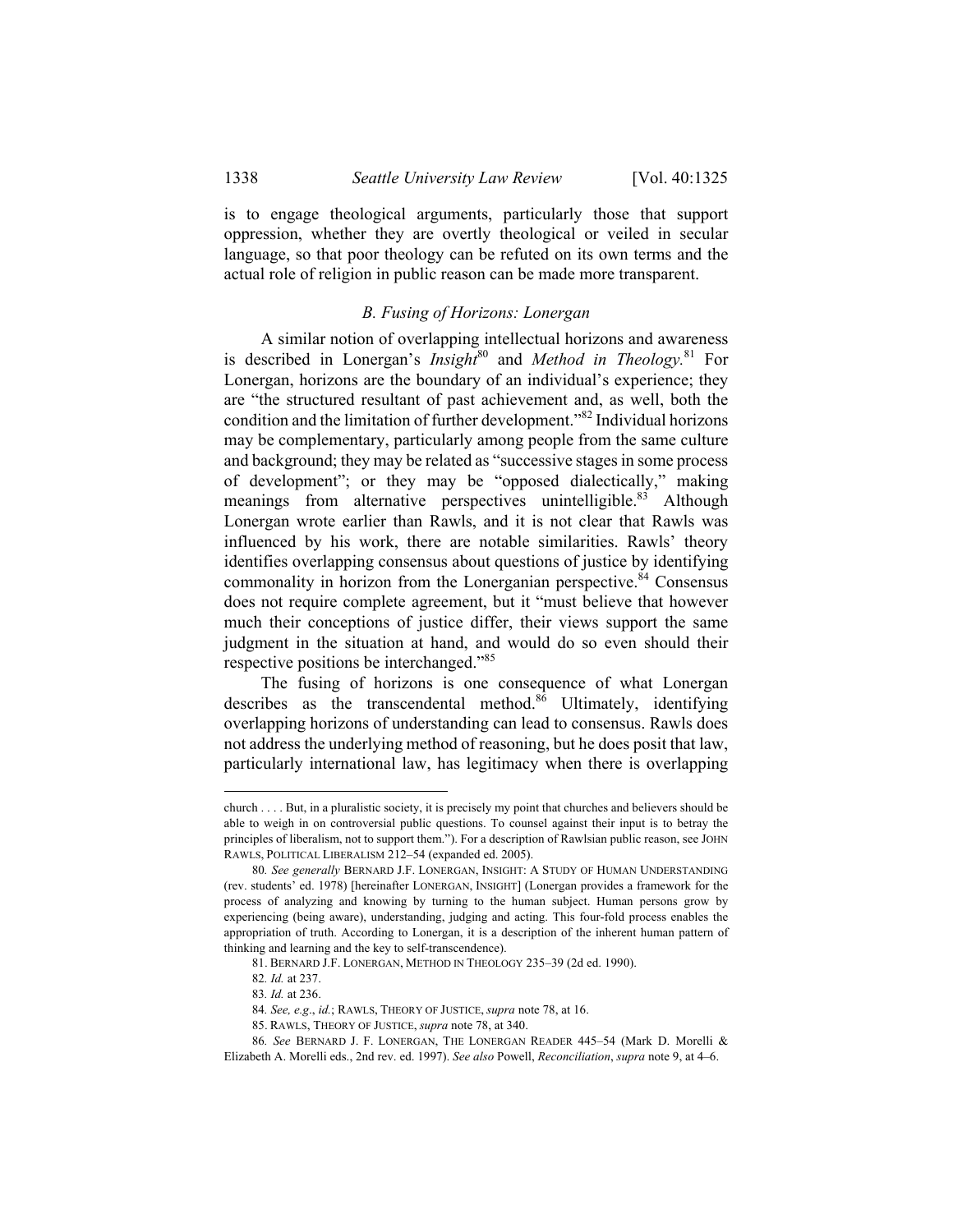l

consensus among peoples with different beliefs and traditions.<sup>87</sup> In a sense, Rawls<sup>88</sup> describes an approach to developing legal rules with legitimacy in a pluralistic world, and Lonergan delves further into the reasons why there might be overlap in the first place and how it might be broadened.<sup>89</sup>

#### *C. Dialogue in Catholicism*

The Catholic Church has made interreligious dialogue a priority, particularly with other Abrahamic traditions, such as Islam.<sup>90</sup> This is a challenge for both Christianity and Islam as a consequence of their ostensibly exclusive truth claims.<sup>91</sup> Many contemporary Christian theologians advocate moving from exclusivism to inclusivism or even pluralism.92 The Catholic commitment to dialogue is grounded in the documents of the Second Vatican Council ("Vatican II")<sup>93</sup> and in the 34th General Congregation of the Society of Jesus.<sup>94</sup> Vatican II avers to a special relationship between Christianity and Islam as monotheistic, Abrahamic faiths.<sup>95</sup>

The Catholic Church rejects nothing that is true and holy in these religions. She regards with sincere reverence those ways of conduct and of life, those precepts and teachings which, though differing in many aspects from the ones she holds and sets forth, nonetheless often reflect a ray of that Truth which enlightens all men . . . .

The Church, therefore, exhorts her sons, that through dialogue and collaboration with the followers of other religions, carried out with prudence and love and in witness to the Christian faith and life, they recognize, preserve and promote the good things, spiritual and moral, as well as the socio-cultural values found among these men.<sup>96</sup>

 <sup>87.</sup> RAWLS, THEORY OF JUSTICE, *supra* note 78, at 340.

 <sup>88.</sup> For a discussion of Rawls, see *supra* note 78, and accompanying text.

<sup>89</sup>*. See* Powell, *Reconciliation*, *supra* note 9, at 4–5.

 <sup>90.</sup> PONTIFICAL COUNCIL FOR INTERRELIGIOUS DIALOGUE, JOURNEYING TOGETHER: THE CATHOLIC CHURCH IN DIALOGUE WITH THE RELIGIOUS TRADITIONS OF THE WORLD 61–89 (1999).

 <sup>91.</sup> RAIMON PANIKKAR, THE INTRARELIGIOUS DIALOGUE 5–6, 105 (rev. ed. 1998).

<sup>92</sup>*. Id.* at 5–11; *see also* JOHN HICK, *The Theological Challenge of Religious Pluralism*, *in* CHRISTIANITY AND OTHER RELIGIONS: SELECTED READINGS 156–71 (Hick and Hebblethwaite eds., 2001).

 <sup>93.</sup> Nostra Aetate, *supra* note 10. This declaration was approved by Pope Paul VI and the Second Vatican Council in 1965 from Vatican Council II.

 <sup>94.</sup> GENERAL CONGREGATION, *supra* note 7.

 <sup>95.</sup> Roger Mahoney, *Statement on the 40th Anniversary of Nostra Aetate*, ARCHDIOCESE L.A. (Feb. 2004), http://www.la-archdiocese.org/cardinal/Pages/2004-0201\_nostraaetate.aspx [https:// perma.cc/J8TZ-BQW3] ("There had been nothing like it in the history of the Catholic Church, clearly proclaiming that 'The Catholic Church rejects nothing that is true and holy in these religions[.]'").

 <sup>96.</sup> Nostra Aetate, *supra* note 10, para. 2.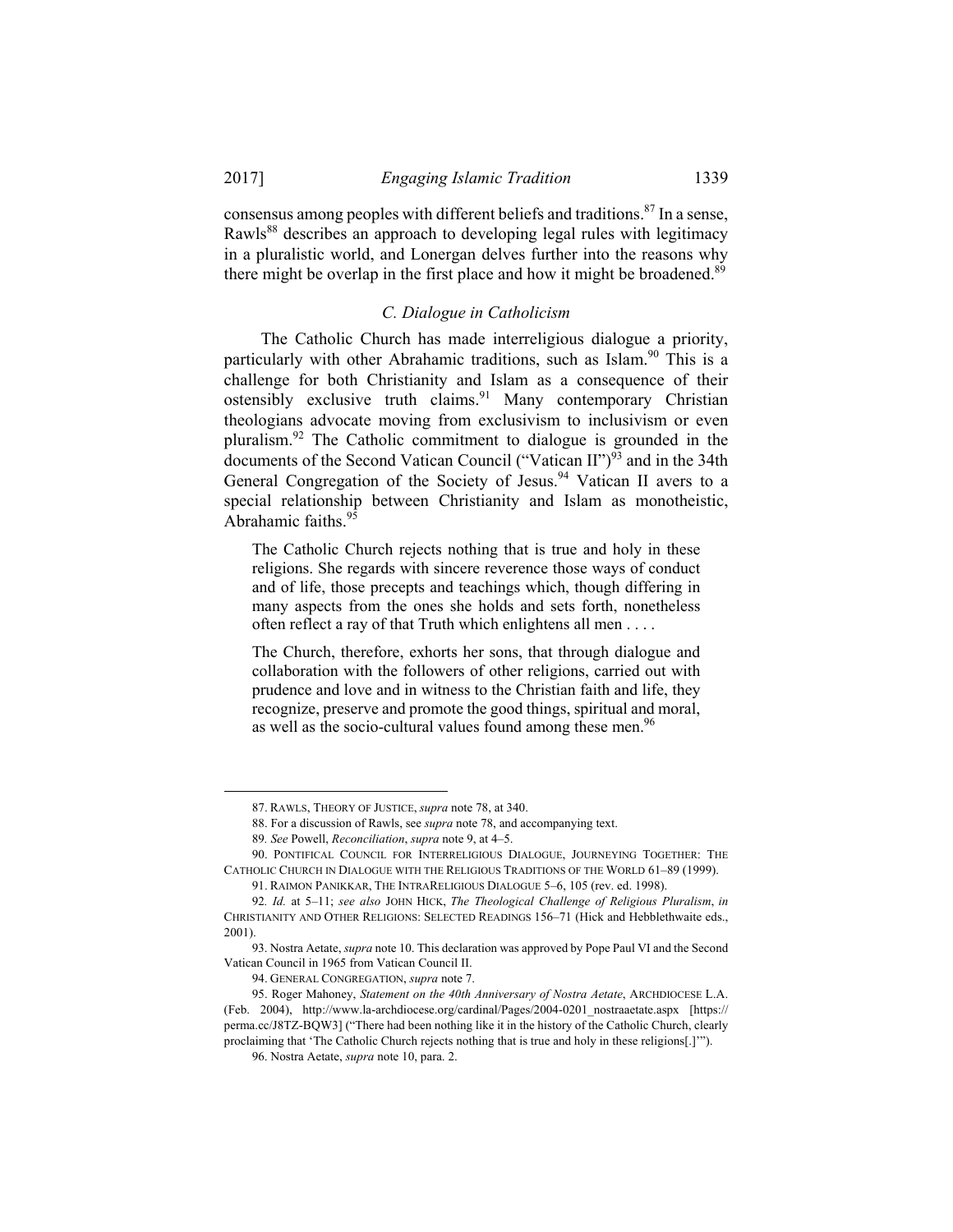#### *D. Nostra Aetate Identifies Specific Overlap with Islam*

Since in the course of centuries not a few quarrels and hostilities have arisen between Christians and Moslems, this sacred synod urges all to forget the past and to work sincerely for mutual understanding and to preserve as well as to promote together for the benefit of all mankind social justice and moral welfare, as well as peace and freedom.<sup>97</sup>

The Jesuit approach to dialogue, which is clearly expressed in the actions of Pope Francis, calls for Jesuits, and all people of goodwill, to "move beyond prejudice and bias, be it historical, cultural, social or theological, in order to cooperate wholeheartedly with all men and women of goodwill in promoting peace, justice, harmony, human rights and respect for all of God's creation."98 This approach also notes that dialogue should "never be made a strategy to elicit conversions."99 Solidarity and joint action require some level of common understanding of principles of justice.<sup>100</sup>

#### *E. Dialogue in Islam*

For Lonergan, transcendental method is not uniquely Catholic; it is a universally human process.<sup>101</sup> There is a rich history of Islamic thought that clearly reflects this sort of reflective process. Critical reasoning and consistent application have always been core values in Islamic thought.<sup>102</sup> However, law plays a different role in Islam than in Catholicism because the early Muslim community and revelation addressed practical governance matters.103 Like the Torah, the Quran addressed the reality of governing a community.<sup>104</sup> In contrast, the New Testament was written by marginalized peoples under a strong and often oppressive state.<sup>105</sup> Only when Christianity was later adopted as an official religion (as in Armenia, Ethiopia, and eventually the Roman Empire) were its followers in a position to define and enforce law beyond internal communal norms.<sup>106</sup>

 <sup>97</sup>*. Id.* para. 3.

 <sup>98.</sup> GENERAL CONGREGATION, *supra* note 7, para. 2.

<sup>99</sup>*. Id.* para. 3.

<sup>100</sup>*. See* JOHN B. COBB JR., TRANSFORMING CHRISTIANITY AND THE WORLD: A WAY BEYOND ABSOLUTISM AND RELATIVISM 179–86 (Paul F. Knitter ed., 1999).

 <sup>101.</sup> LONERGAN, INSIGHT, *supra* note 80, at 339–40.

<sup>102</sup>*. See, e.g.*, A. EZZATI, ISLAM AND NATURAL LAW 66–68 (2002).

<sup>103</sup>*. See supra* notes 20–23 and accompanying text; *infra* note 104, and accompanying text.

<sup>104</sup>*. See, e.g.*, *The Holy Quran* Surah 6:152 (describing need to testify honestly and hold property in trust for the benefit of orphans); *The Holy Quran* Surah 2:227–32 (describing how to conduct a divorce).

<sup>105</sup>*. See, e.g.*, A. G. Russell, *The Jews, the Roman Empire, and Christianity*, 6 GREECE & ROME 170, 170–78 (1937); DAVID E. AUNE, THE BLACKWELL COMPANION TO THE NEW TESTAMENT 7–8 (David E. Aune ed., 2010).

<sup>106</sup>*. See* Schaefer, *supra* note 20, and accompanying text.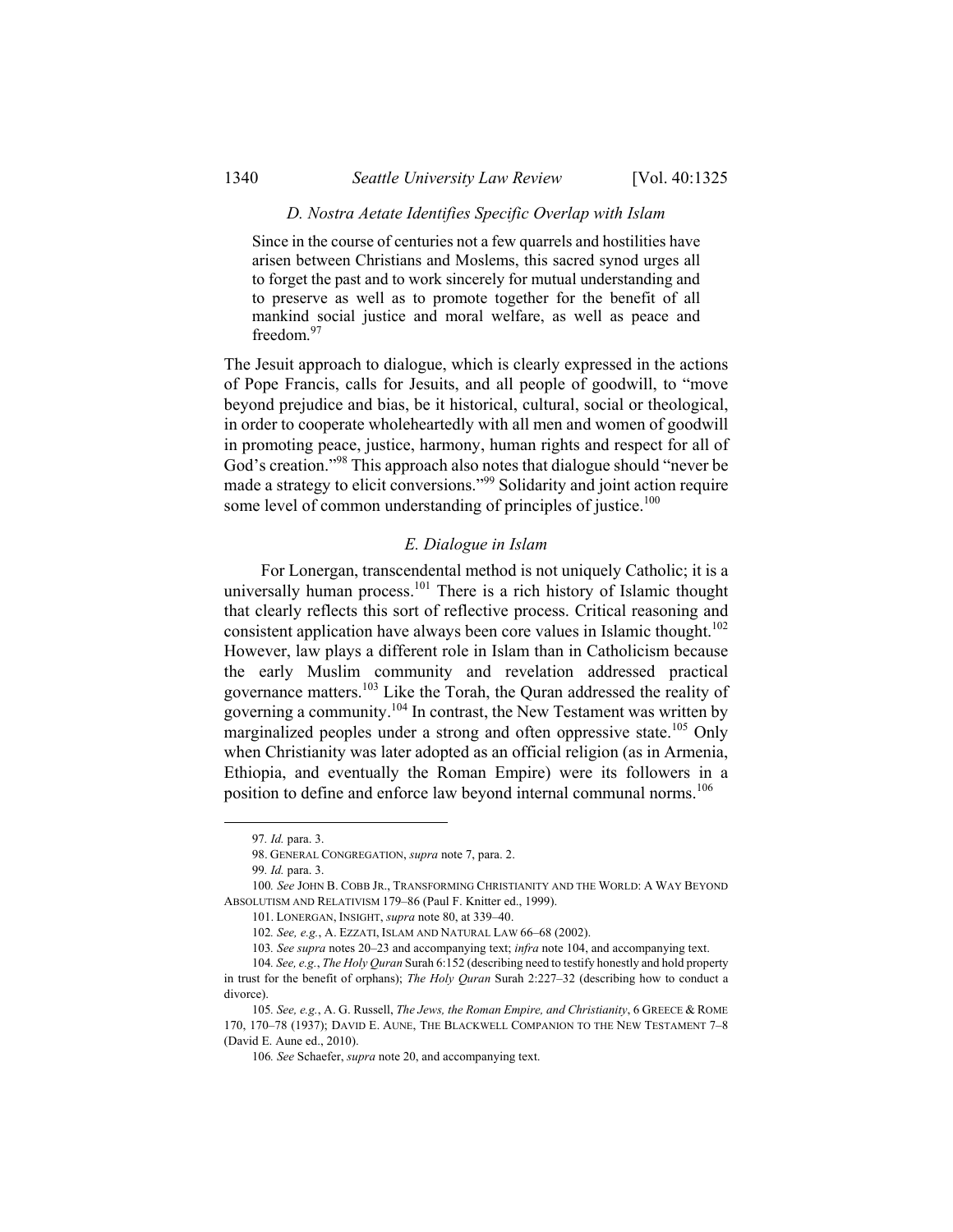Islamic law is a broad and imprecise term.<sup>107</sup> *Shariʿa* is typically and imprecisely translated as Islamic law.108 It is actually a spiritual ideal that has more in common with the Thomistic understanding of divine law<sup>109</sup> than the law enforced by human states. There are four normative schools of jurisprudential thought to understanding *Shariʿa* within Sunni Islam, and Shi`i communities developed their own approaches to jurisprudence.110 As a result, Islamic jurisprudence developed a robust and authentic pluralism, which admitted to human limitations and tensely held the view of conflicting legal conclusions as legitimate.

The IDGCC identifies a specific basis for interreligious engagement and cooperation. It cites the Quran 5:48: "He [God] wanted to test you regarding what has come to you. So compete with each other in doing good deeds." Additionally, the IDGCC posits, "If we each offer the best of our respective traditions, we may yet see a way through our difficulties."<sup>111</sup>

#### CONCLUDING REFLECTIONS ON THE IMPLICATIONS FOR LEGAL THOUGHT

Given the degree of historical and theological congruence, it is not surprising that Islam and Catholicism share common commitments to environmental and economic justice. Acknowledging those commitments, *Laudato si'* is an overt invitation to Muslim communities to join in solidarity to the greatest extent possible. The IDGCC responds to that invitation and calls both communities to immediate and specific action. There are several implications for legal thought among Catholics and Muslims. First, it creates a basis for legitimate inclusivism and perhaps even pluralism, which were historically greater challenges for Catholicism. Second, there is a strong justification for the value of human reason, however imperfect, in deriving principles and proposing particular legal rules. Notably, the arguments in both documents rely on some of the best available science for support. However, this application of reason moves beyond pragmatism and self-interest because in both cases the responsibility of stewardship and concern for the common good permeate the texts. This legitimizes rational and scientific contributions to law,

 <sup>107. &</sup>quot;Rules of law are rules of Sharia, but not all the rules of Sharia are rules of law. However, the words 'Sharia' and 'law' are often used interchangeably." Issam M. Saliba, *What is Sharia Law?*, LIBRARY CONG. (June 2011), https://www.loc.gov/law/help/sharia-law.php [https://perma.cc/ L4PW-JJ78].

 <sup>108.</sup> WAEL B. HALLAQ, SHARI`A: THEORY, PRACTICE, TRANSFORMATIONS 1–6 (2009).

 <sup>109.</sup> C. FRED ALFORD, NARRATIVE, NATURE, AND THE NATURAL LAW: FROM AQUINAS TO INTERNATIONAL HUMAN RIGHTS 30–31 (2010).

 <sup>110.</sup> ANDREW RIPPIN, MUSLIMS: THEIR RELIGIOUS BELIEFS AND PRACTICES 89–95 (3d ed. 2005).

 <sup>111.</sup> IDGCC, *supra* note 65, § 3.5.